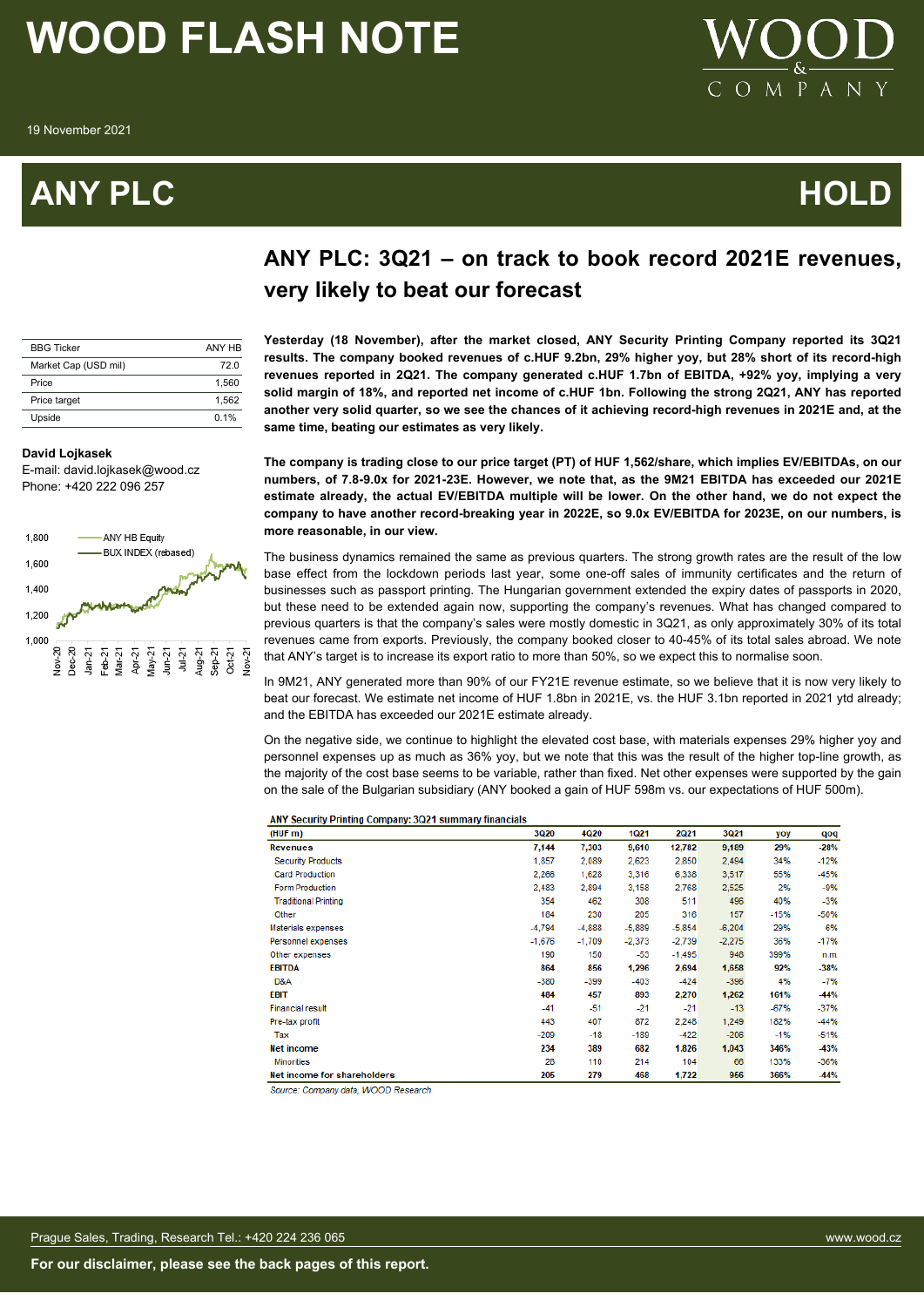

19 November 2021

|                                        | 3Q20  | 4Q20  | 1Q21  | 2021  | 3Q21  | yoy               | qoq               |
|----------------------------------------|-------|-------|-------|-------|-------|-------------------|-------------------|
| Materials expenses % of revenues       | 67.1% | 66.9% | 61.3% | 45.8% | 67.5% | 0.4 <sub>pp</sub> | 21.7pp.           |
| Personnel expenses % of revenues       | 23.5% | 23.4% | 24.7% | 21.4% | 24.8% | 1.3 <sub>pp</sub> | 3.3pp.            |
| <b>EBITDA</b> margin                   | 12.1% | 11.7% | 13.5% | 21.1% | 18.0% | 5.9pp.            | $-3.0pp$ .        |
| <b>EBIT</b> margin                     | 6.8%  | 6.3%  | 9.3%  | 17.8% | 13.7% | 7.0pp.            | $-4.0$ pp.        |
| Net Income margin                      | 3.3%  | 5.3%  | 7.1%  | 14.3% | 11.3% | 8.1pp.            | $-2.9pp$ .        |
| Net Income for shareholders margin     | 2.9%  | 3.8%  | 4.9%  | 13.5% | 10.4% | 7.5pp.            | $-3.1$ pp.        |
| <b>Business lines as % of revenues</b> |       |       |       |       |       |                   |                   |
| <b>Security Products</b>               | 26%   | 29%   | 27%   | 22%   | 27%   | 1.1 <sub>pp</sub> | 4.8pp.            |
| <b>Card Production</b>                 | 32%   | 22%   | 35%   | 50%   | 38%   | 6.6pp.            | $-11.3$ pp.       |
| <b>Form Production</b>                 | 35%   | 40%   | 33%   | 22%   | 27%   | $-7.3pp$ .        | 5.8pp.            |
| <b>Traditional Printing</b>            | 5%    | 6%    | 3%    | 4%    | 5%    | $0.4pp$ .         | 1.4 <sub>pp</sub> |
| Other                                  | 3%    | 3%    | 2%    | 2%    | 2%    | $-0.9$ pp.        | $-0.8$ pp.        |
| <b>Export revenues</b>                 | 2,713 | 3,237 | 4,304 | 7,881 | 2,772 | 2%                | $-65%$            |
| <b>Security Products</b>               | 243   | 296   | 1,160 | 1,753 | 321   | 32%               | $-82%$            |
| <b>Card Production</b>                 | 85    | 118   | 110   | 405   | 70    | $-18%$            | $-83%$            |
| <b>Form Production</b>                 | 2,242 | 2,603 | 2,884 | 5,401 | 2,252 | 0%                | $-58%$            |
| <b>Traditional Printing</b>            | 4     | 1     | 4     | 22    | 13    | 225%              | $-41%$            |
| Other                                  | 139   | 219   | 146   | 300   | 116   | $-17%$            | $-61%$            |
| <b>Export as % of total revenues</b>   | 38%   | 44%   | 45%   | 62%   | 30%   | $-7.8$ pp.        | $-31.5$ pp.       |
| <b>Security Products</b>               | 13%   | 14%   | 44%   | 62%   | 13%   | $-0.2$ pp.        | $-48.6$ pp.       |
| <b>Card Production</b>                 | 4%    | 7%    | 3%    | 6%    | 2%    | $-1.8$ pp.        | $-4.4$ pp.        |
| <b>Form Production</b>                 | 90%   | 90%   | 91%   | 195%  | 89%   | $-1.1$ pp.        | $-105.9$ pp.      |
| <b>Traditional Printing</b>            | 1%    | 0%    | 1%    | 4%    | 3%    | $1.5pp$ .         | $-1.7$ pp.        |
| Other                                  | 76%   | 95%   | 71%   | 95%   | 74%   | $-1.7$ pp.        | $-21.1$ pp.       |

| Year  | <b>Sales</b> | <b>EBITDA</b>       | <b>EBIT</b>         | <b>Net income</b>   | <b>EPS</b> | <b>P/E</b> | <b>EV/EBITDA</b> | <b>DPS</b> | <b>Dividend</b> |
|-------|--------------|---------------------|---------------------|---------------------|------------|------------|------------------|------------|-----------------|
|       | (HUF m)      | (HUF <sub>m</sub> ) | (HUF <sub>m</sub> ) | (HUF <sub>m</sub> ) | (HUF)      | (x)        | (x)              | (HUF)      | vield           |
| 2019  | 34.131       | 3.372               | 2.083               | 1.273               | 102.9      | 13.5       | 8.1              | 78.5       | 5.6%            |
| 2020  | 27.424       | 2.995               | 1.497               | 785                 | 72.2       | 19.5       | 10.3             | 0.5        | 0.0%            |
| 2021E | 34.385       | 4.011               | 2.639               | 1.798               | 135.6      | 11.5       | 7.8              | 83.0       | 5.3%            |
| 2022E | 35.729       | 3.621               | 2.240               | .500                | 113.9      | 13.7       | 8.7              | 121.6      | 7.8%            |
| 2023E | 36.598       | 3.526               | 2.135               | 1.400               | 107.3      | 14.5       | 9.0              | 101.4      | 6.5%            |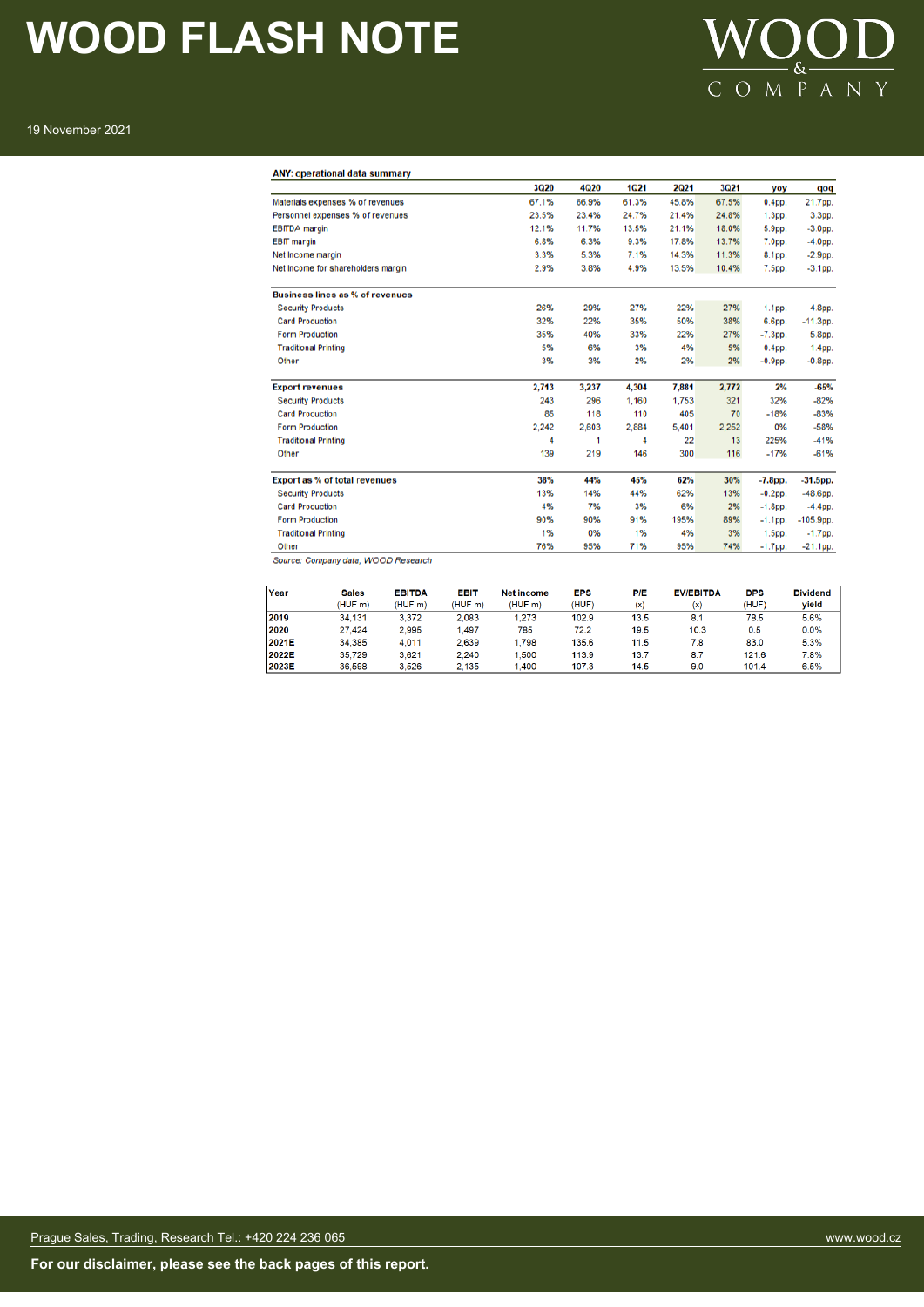

19 November 2021

#### **DISCLAIMER**

#### **Important Disclosures**

This investment research is published by WOOD & Company Financial Services, a.s. ("WOOD&Co") and/or one of its branches who are authorised and regulated by the Czech National Bank (CNB) as Home State regulator and in Poland by the Polish Financial Supervision Authority (KNF), in Slovakia by the National Bank of Slovakia (NBS), in Italy by the Companies and Stock Exchange Commission (CONSOB) and in the UK by the Financial Conduct Authority (FCA) as Host State regulators.

*This research/commentary was prepared by the assignment of Budapest Stock Exchange Ltd. (registered seat: 1054 Budapest, Szabadság tér 7. Platina torony I. ép. IV. emelet; company registration number: 01-10-044764, hereinafter: BSE) under the agreement which was concluded by and between BSE and WOOD & Company Financial Services, a.s. (registered seat: námstí Republiky 1079/1a, 110 00 Praha 1, Czech Republic; company registration number: 265 03 808, hereinafter: Investment Service Provider).*

*BSE shall not be liable for the content of this research/commentary, especially for the accuracy and completeness of the information therein and for the forecasts and conclusions; the Service Provider shall be solely liable for these. The Service Provider is entitled to all copyrights regarding this research/commentary however BSE is entitled to use and advertise/spread it but BSE shall not modify its content.*

*This research/commentary shall not be qualified as investment advice specified in Point 9 Section 4 (2) of Act No. CXXXVIII of 2007 on Investment Firms and Commodity Dealers and on the Regulations Governing their Activities. Furthermore, this document shall not be qualified as an offer or call to tenders for the purchase, sale or hold of the financial instrument(s) concerned by the research/commentary.*

This investment research was completed on 19/11/2021 at 10:20 CET and disseminated on 19/11/2021 at 10:45 CET.

#### WOOD&Co's rating and price target history for ANY PLC over the preceding 12-month period:

| <b>Date</b> | Rating                                                | <b>Date</b> | <b>COLO</b>         |
|-------------|-------------------------------------------------------|-------------|---------------------|
| 13/11/2020  | <b>DIW</b><br>' – transfer of coverage<br><b>DU</b> T | 13/11/2020  | 1.424<br>HUF        |
| 22/07/2021  | <b>HOLD</b>                                           | 22/07/2021  | 1.562<br><b>HUF</b> |

The meanings of recommendations made in WOOD&Co's investment research are as follows:

**BUY:** The stock is expected to generate total returns of over 15% during the next 12 months as measured by the price target.

**HOLD:** The stock is expected to generate total returns of 0-15% during the next 12 months as measured by the price target.

**SELL:** The stock is expected to generate a negative total return during the next 12 months as measured by the price target.

**RESTRICTED:** Financial forecasts, and/or a rating and/or a price target is restricted from disclosure owing to Compliance or other regulatory/legal considerations such as a blackout period or a conflict of interest.

**NOT RATED**: Suspension of rating after 30 consecutive weekdays where the current price vis-à-vis the price target has been out of the range dictated by the current BUY/HOLD/SELL rating.

**COVERAGE IN TRANSITION**: Due to changes in the Research team, the disclosure of a stock's rating and/or price target and/or financial information are temporarily suspended.

As of the end of the last calendar quarter, the proportion of all WOOD&Co's investment research vis-à-vis the proportion of subject companies that were investment banking clients over the previous 12 months is as follows:

|                                 | <b>BUY</b> | <b>HOLD</b>            | <b>SELL</b>        | Restricted | <b>NOT RATED</b> | <b>Coverage in transition</b> |
|---------------------------------|------------|------------------------|--------------------|------------|------------------|-------------------------------|
| <b>Equity Research Coverage</b> | 58%        | 37%                    | $\Delta$ 0<br>+ Yo |            | n.a.             | . .<br>11.d.                  |
| <b>IB Clients</b>               | l 7o       | $\overline{a}$<br>l 70 | n.a.               |            | n.a.             | . .<br>n.a.                   |

Any prices of financial instruments quoted in this investment research are taken as of the previous day's market close on the home market unless otherwise stated.

Details of the methodologies used to determine WOOD&Co's price targets and risk assessment related to the achievement of the targets are outlined throughout the most recent substantive report/note on the subject company.

It should be assumed that the risks and valuation methodology presented in daily news or flash notes, and not changing WOOD&Co's estimates or ratings, are as set out in the most recent substantive research report/note on the subject company and can be found on our website at **[https://research.wood.com](https://research.wood.com/)**.

WOOD&Co.'s policy is to update investment research as it deems appropriate, based on developments in the subject company, sector or market that may have a material impact on the views or opinions stated in the investment research.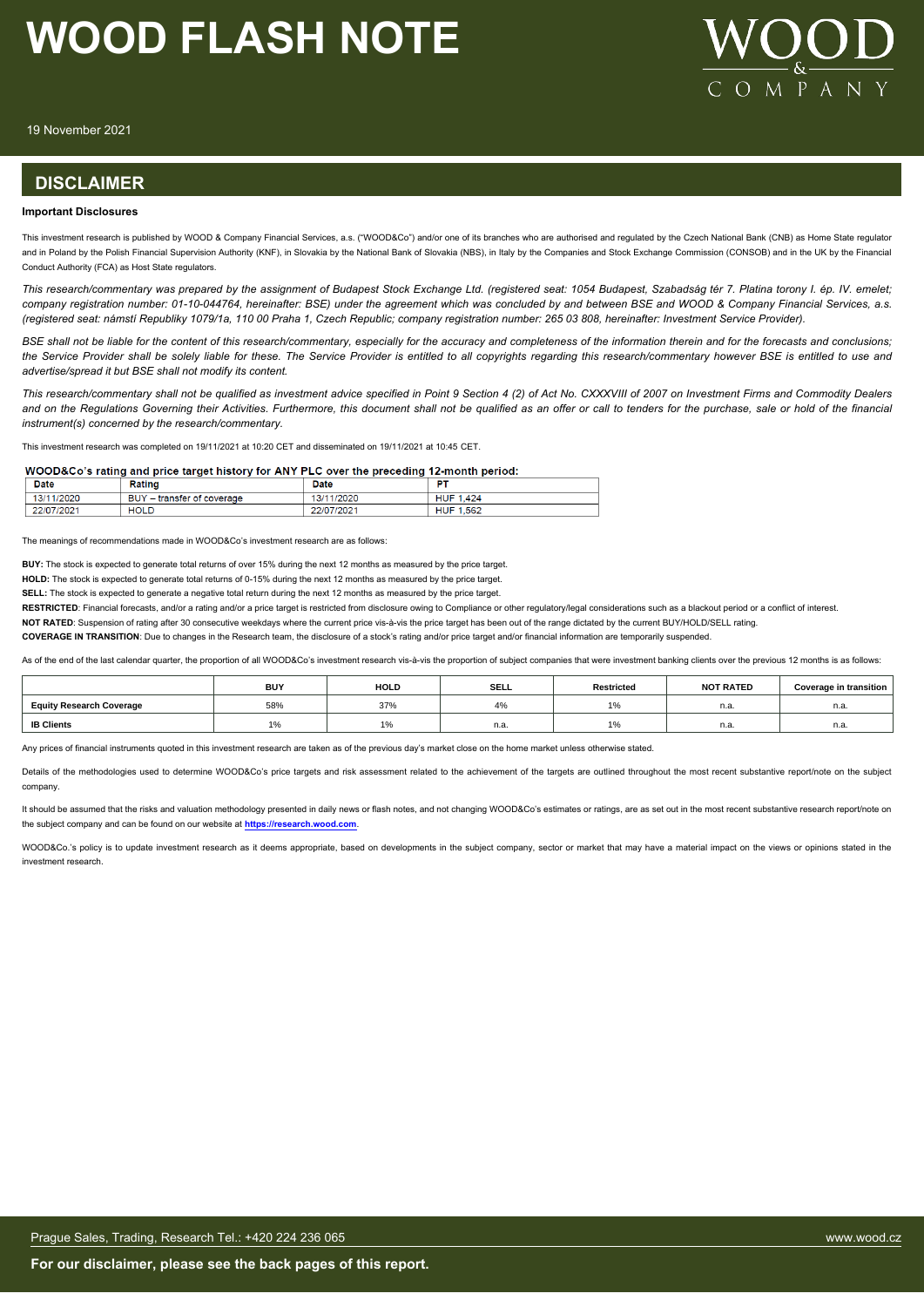# OMPAN

#### 19 November 2021

#### **WOOD Research Disclosures (as of 19 November 2021)**

| Company                           | <b>Disclosures</b> | Company                         | <b>Disclosures</b> |
|-----------------------------------|--------------------|---------------------------------|--------------------|
| <b>Alior Bank</b>                 | 5                  | <b>KGHM</b>                     |                    |
| Alpha Services and Holdings S.A.  | 1, 2, 3            | Kofola CS                       |                    |
| AmRest                            |                    | Komercni                        | 4.5                |
| ANY Security Printing Company PLC |                    | <b>Kruk</b>                     |                    |
| Astarta Holding N.V.              |                    | Lotos                           |                    |
| Banca Transilvania                |                    | MedLife                         |                    |
| <b>Bank of Cyprus</b>             |                    | <b>MONETA Money Bank</b>        |                    |
| Benefit Systems S.A.              | 1, 2, 3            | <b>O2 Czech Republic</b>        | 1, 4, 5            |
| <b>BRD</b>                        | 5                  | <b>OMV Petrom</b>               | 3, 5               |
| <b>Bucharest Stock Exchange</b>   | 5                  | Orange PL                       | 5                  |
| Santander Bank Polska             | 5                  | Piraeus Financial Holdings S.A. | 1, 2, 3            |
| CCC                               |                    | Pekao                           | 4.5                |
| <b>CD Projekt</b>                 | 5                  | PGF                             | 5                  |
| Ceska zbrojovka Group             | 1, 2, 3            | <b>PGNiG</b>                    |                    |
| <b>CEZ</b>                        | 5                  | <b>Philip Morris CR</b>         |                    |
| <b>CME</b>                        |                    | <b>PKN Orlen</b>                |                    |
| Dino                              | 5                  | PKO BP                          | 4.5                |
| <b>DO&amp;CO</b>                  |                    | PZU                             | 4.5                |
| Electrica                         | д                  | Romgaz                          | 5                  |
| <b>Erste Group Bank</b>           | 5                  | Santander Bank Polska           |                    |
| Eurobank                          |                    | Shoper                          | 1, 2, 3            |
| Eurocash                          | 4, 5               | Siauliu Bankas                  | 1, 2, 4            |
| Fortuna                           |                    | Tauron                          |                    |
| <b>Fondul Proprietatea</b>        | 1, 2, 3, 4, 5      | <b>TBC Bank</b>                 |                    |
| <b>Graphisoft Park</b>            |                    | <b>Ten Square Games</b>         |                    |
| <b>ING BSK</b>                    |                    | Transelectrica                  |                    |
| Kazatomprom                       | 5                  | Transgaz                        |                    |
| Kernel                            | 5                  | <b>Warsaw Stock Exchange</b>    |                    |
| Kety                              | 5                  |                                 |                    |

#### **Description**

- 1 The company currently is, or in the past 12 months was, a client of WOOD & Co or any of its affiliates for the provision of corporate finance/investment banking services.
- 2 In the past 12 months, WOOD & Co or any of its affiliates have received compensation for corporate finance/investment banking services from the company
- 3 In the past 12 months, WOOD & Co or any of its affiliates have been lead manager or co-lead manager of a publicly disclosed offer of the company's financial instruments.
- 4 In the past 12 months, WOOD & Co or any of its affiliates have acted as broker to the company
- 5 WOOD & Co or any of its affiliates are market maker(s) or liquidity provider(s) in relation to financial instruments of the company.
- 6 In the past 12 months, WOOD & Co or any of its affiliates have provided to the company any services set out in Sections A and B or Annex I to the Directive 2014/65/EU of the European Parliament and of the Council, other than services listed under points 1, 3, 4 or 5 above, or received compensation for such services from the company.
- The authoring analyst or any individual involved in the preparation of this investment research have purchased/received shares in the company prior to a public offering of those shares; and the price at which they were acquired along with the date of acquisition are disclosed above.
- 8 The authoring analyst or any individual involved in the preparation of this investment research has a direct ownership position in securities issued by the company.
- 9 A partner, director, officer, employee or agent of WOOD & Co and its affiliates, or a member of his/her household, is an officer, or director, or serves as an advisor or board member of the company
- 10 WOOD & Co or its affiliates hold a net long or short position exceeding the threshold of 0,5% of the total issued share capital of the company, calculated in accordance with Article3 of Regulation (EU) No 236/2012 and with Chapters III and IV of Commission Delegated Regulation (EU) No 918/2012.
- 11 The company owns more than 5% of the total issued share capital in WOOD & Co or any of its affiliates.

The authoring analysts who are responsible for the preparation of this investment research have received (or will receive) compensation based upon (among other factors) the overall profits of WOOD&Co, which includes corporate finance/investment banking, sales and trading and principal trading revenues. However, such authoring analysts have not received, and will not receive, compensation that is directly based upon or linked to one or more specific activities, or to recommendations contained in the investment research. One factor in equity research analyst compensation is arranging corporate access events/meetings between institutional clients and the management teams of covered companies (with the company management being more likely to participate when the analyst has a positive view of the company).

WOOD&Co and its affiliates may have a corporate finance/investment banking or other relationship with the company that is the subject of this investment research and may trade in any of the designated investments mentioned herein either for their own account or the accounts of their clients, in good faith or in the normal course of market making. Accordingly, WOOD&Co or their affiliates, principals or employees (other than the authoring analyst(s) who prepared this investment research) may at any time have a long or short position in any such designated investments, related designated investments or in options, futures or other derivative instruments based thereon.

WOOD&Co manages conflicts of interest arising as a result of preparation and publication of research through its use of internal databases, notifications by the relevant employees and Chinese Walls as monitored by Compliance. For further details, please see our website at **https://www.wood.cz/mifid-information/**.

The information contained in this investment research has been compiled by WOOD&Co from sources believed to be reliable, but (with the exception of the information about WOOD&Co) no representation or warranty, express or implied, is made by WOOD&Co, its affiliates or any other person as to its fairness, accuracy, completeness or correctness. WOOD&Co has not independently verified the facts, assumptions, and estimates contained herein. All estimates, opinions and other information contained in this investment research constitute WOOD&Co' judgement as of the date of this investment research, are subject to change without notice and are provided in good faith but without legal responsibility or liability.

WOOD&Co salespeople, traders, and other professionals may provide oral or written market commentary or trading strategies to our clients and our proprietary trading desk that reflect opinions that are contrary to the opinions expressed in this investment research. WOOD&Co's affiliates, proprietary trading desk and investing businesses may make investment decisions that are inconsistent with the recommendations or views expressed in this investment research.

This investment research is provided for information purposes only and does not constitute or form part of an offer or invitation or solicitation to engage in investment activity or to buy or sell any designated investment discussed herein in any iurisdiction. As a result, the designated investment siscussed in this investment research may not be eligible for offer or sale in some jurisdictions. This investment research is not, and under no circumstances should be construed as, a solicitation to act as a securities broker or dealer in any jurisdiction by any person or company that is not legally permitted to carry on the business of a securities broker or dea that jurisdiction

This investment research is prepared for general circulation to WOOD&Co's clients and does not have regard to the investment objectives, financial situation or particular needs of any particular person. Investors should consider this report as only a single factor in making their investment decision and obtain advice based on their own individual circumstances before making an investment decision. To the fullest extent permitted by law, n of WOOD&Co, its affiliates or any other person accepts any liability whatsoever for any direct or consequential loss arising from or in connection with the use of this investment research.

#### **For United Kingdom or EU Residents:**

Prague Sales, Trading, Research Tel.: +420 224 236 065 www.wood.cz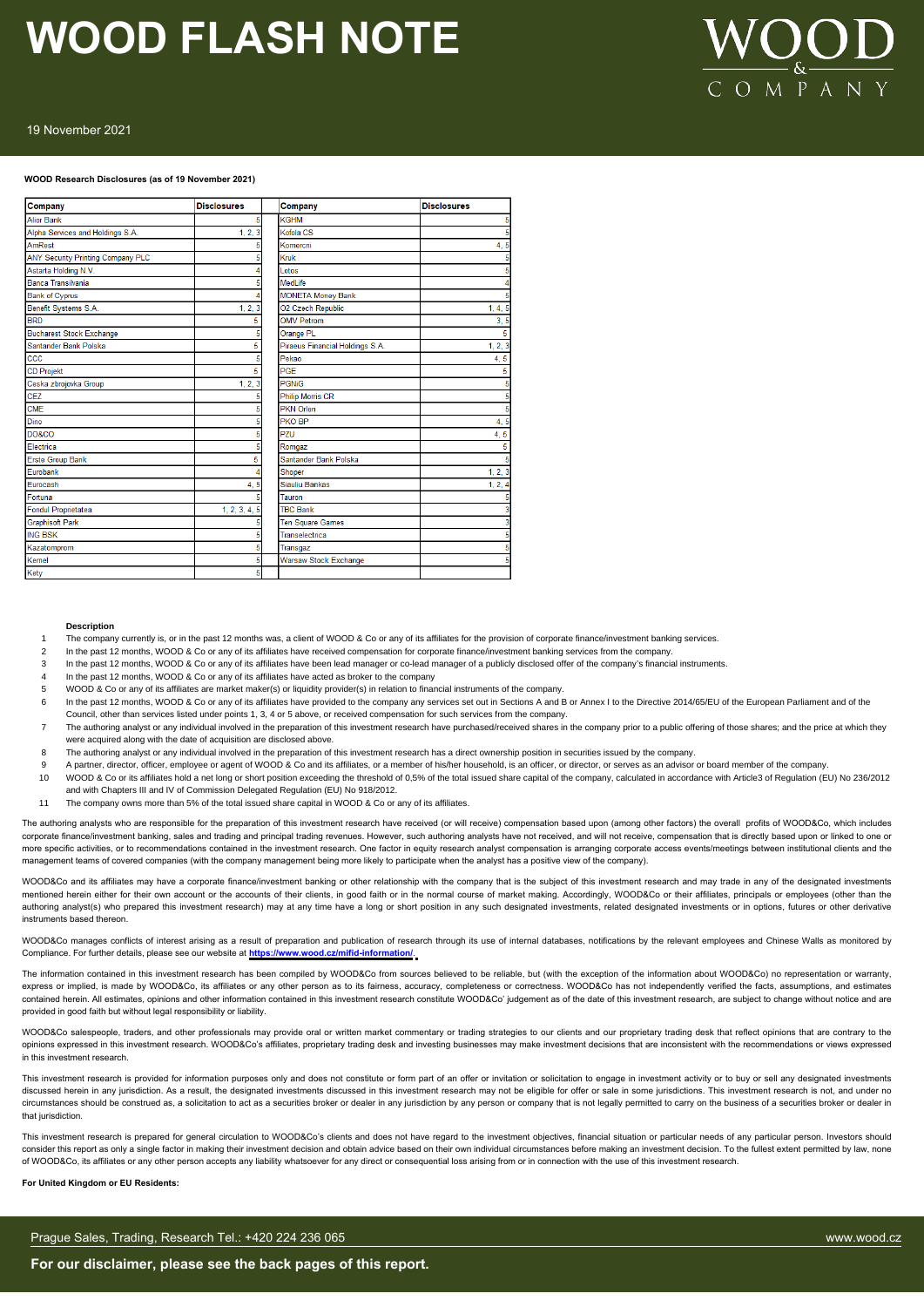

#### 19 November 2021

This investment research is only for persons who are eligible counterparties or professional clients within the meaning of Directive 2014/65/EU of the European Parliament and of the Council of 15 May 2014 on markets in financial instruments and amending Directive 2002/92/EC and Directive 2011/61/EU and is exempt from the general restrictions in section 21 of the Financial Services and Markets Act 2000 (or any analogous legislation) on the communication of invitations or inducements to engage in investment activity on the grounds that it is being distributed in the United Kingdom only to persons of a kind described in Article 19(5) (Investment Profession and 49(2) (High Net Worth companies, unincorporated associations, etc.) of the Financial Services and Markets Act 2000 (Financial Promotion) Order 2005 (as amended). It is not intended to be distributed or passed on, directly or indirectly, to any other class of persons. This material is not for distribution in the United Kingdom or Europe to retail clients, as defined under the rules of the Financial Conduct Authority.

#### **For United States Residents:**

This investment research distributed in the United States by WOOD&Co, and in certain instances by Brasil Plural Securities LLC ("Brasil Plural"), a U.S. registered broker dealer, only to "major U.S. institutional investors defined under Rule 15a-6 promulgated under the U.S. Securities Exchange Act of 1934, as amended, and as interpreted by the staff of the U.S. Securities and Exchange Commission ("SEC"). This investment research is not intended for use by any person or entity that is not a major U.S. institutional investor. If you have received a copy of this research and are not a major U.S. institutional investor, you are instructed not to read, rely o reproduce the contents hereof, and to destroy this research or return it to WOOD&Co or to Brasil Plural. Analyst(s) preparing this report are employees of WOOD&Co who are resident outside the United States and are not associated persons or employees of any U.S. registered broker-dealer. Therefore the analyst(s) are not be subject to Rule 2711 of the Financial Industry Regulatory Authority ("FINRA") or to Regulation AC adopted by SEC which, among other things, restrict communications with a subject company, public appearances and personal trading in securities by a research analyst. Any major U.S. Institutional investor wishing to effect transactions i any securities referred to herein or options thereon should do so by contacting a representative of Brasil Plural. Brasil Plural is a broker-dealer registered with the SEC and a member of FINRA and the Securities Investor Protection Corporation. Its address is 545 Madison Avenue, 8th Floor, New York, NY 10022 and its telephone number is 212-388-5613. WOOD&Co is not affiliated with Brasil Plural or any other U.S. registered broker-dealer.

The views and sentiments expressed in this investment research and any findings thereof accurately reflect the analyst's truthful views about the subject securities and or issuers discussed herein.